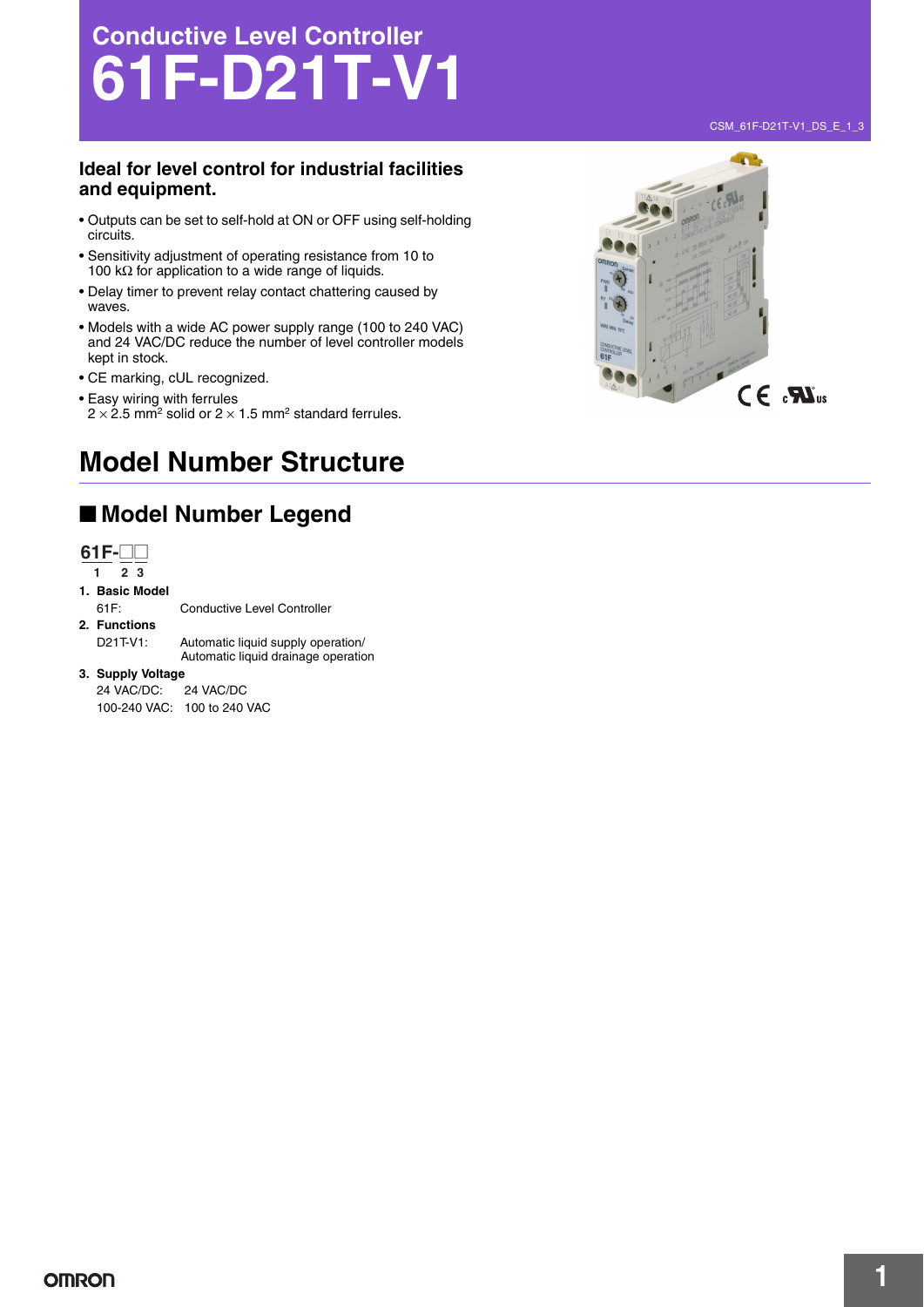# **Ordering Information**

## ■ **List of Models**

| <b>Conductive Level Controller</b> | <b>Supply voltage</b> | <b>Model</b>               |
|------------------------------------|-----------------------|----------------------------|
|                                    | 24 VAC/DC             | 61F-D21T-V1 24 VAC/DC      |
|                                    | 100 to 240 VAC        | 61F-D21T-V1 100 to 240 VAC |

# **Specifications**

| <b>Rated voltage</b>            | 24 VAC, 50/60 Hz, or 24 VDC                                                                               |  |
|---------------------------------|-----------------------------------------------------------------------------------------------------------|--|
|                                 | 100 to 240 VAC, 50/60 Hz                                                                                  |  |
| Operating voltage range         | 85% to 110% of rated voltage                                                                              |  |
| Voltage between electrodes      | 6 V p-p (approx. 20 Hz)                                                                                   |  |
| <b>Power consumption</b>        | 24 VDC: 2 W max.                                                                                          |  |
|                                 | 24 VAC: 4 VA max.                                                                                         |  |
|                                 | 100 to 240 VAC: 5 VA max.                                                                                 |  |
| <b>Operating resistance</b>     | 10 k $\Omega$ to 100 k $\Omega$ (variable)                                                                |  |
| <b>Reset resistance</b>         | 250 k $\Omega$ max.                                                                                       |  |
| <b>Response time</b>            | Approx. 0.1 to 10 s (variable)                                                                            |  |
| Cable length                    | 100 m max. with completely insulated (600 V) cabtire cable with 3 conductors (0.75 mm <sup>2</sup> )      |  |
| <b>Control output</b>           | 6 A at 250 VAC for resistive load at 20°C, 1 A at 250 VAC for inductive load $\cos\phi = 0.4$ at 20°C     |  |
| <b>Indicators</b>               | Green LED: Power, Yellow LED: Control output                                                              |  |
| <b>Ambient temperature</b>      | Operating: $-20$ to 60°C, Storage: $-30$ to 70°C (with no condensation or icing)                          |  |
| <b>Ambient humidity</b>         | Operating: 25% to 85%, Storage: 25% to 85%                                                                |  |
| <b>Elevation</b>                | 2.000 m max.                                                                                              |  |
| <b>Insulation resistance</b>    | 100 M $\Omega$ min. (at 500 VDC) between power supply section, electrode section, and contact section     |  |
| <b>Dielectric strength</b>      | 2,000 VAC 50/60 Hz for 1 min between power source section, electrode section, and contact section         |  |
| <b>Vibration resistance</b>     | Vibration of 10 to 55 Hz and acceleration of 50 $m/s2$ for 5 min. 10 times each in X, Y, and Z directions |  |
| <b>Shock resistance</b>         | 100 m/s <sup>2</sup> 3 times each in 6 directions on 3 axes                                               |  |
| <b>Installation environment</b> | Overvoltage Category II, Pollution Degree 2                                                               |  |
| <b>Safety standards</b>         | EN61010-1                                                                                                 |  |
| <b>EMC</b>                      | EN61326 Industrial applications                                                                           |  |
|                                 |                                                                                                           |  |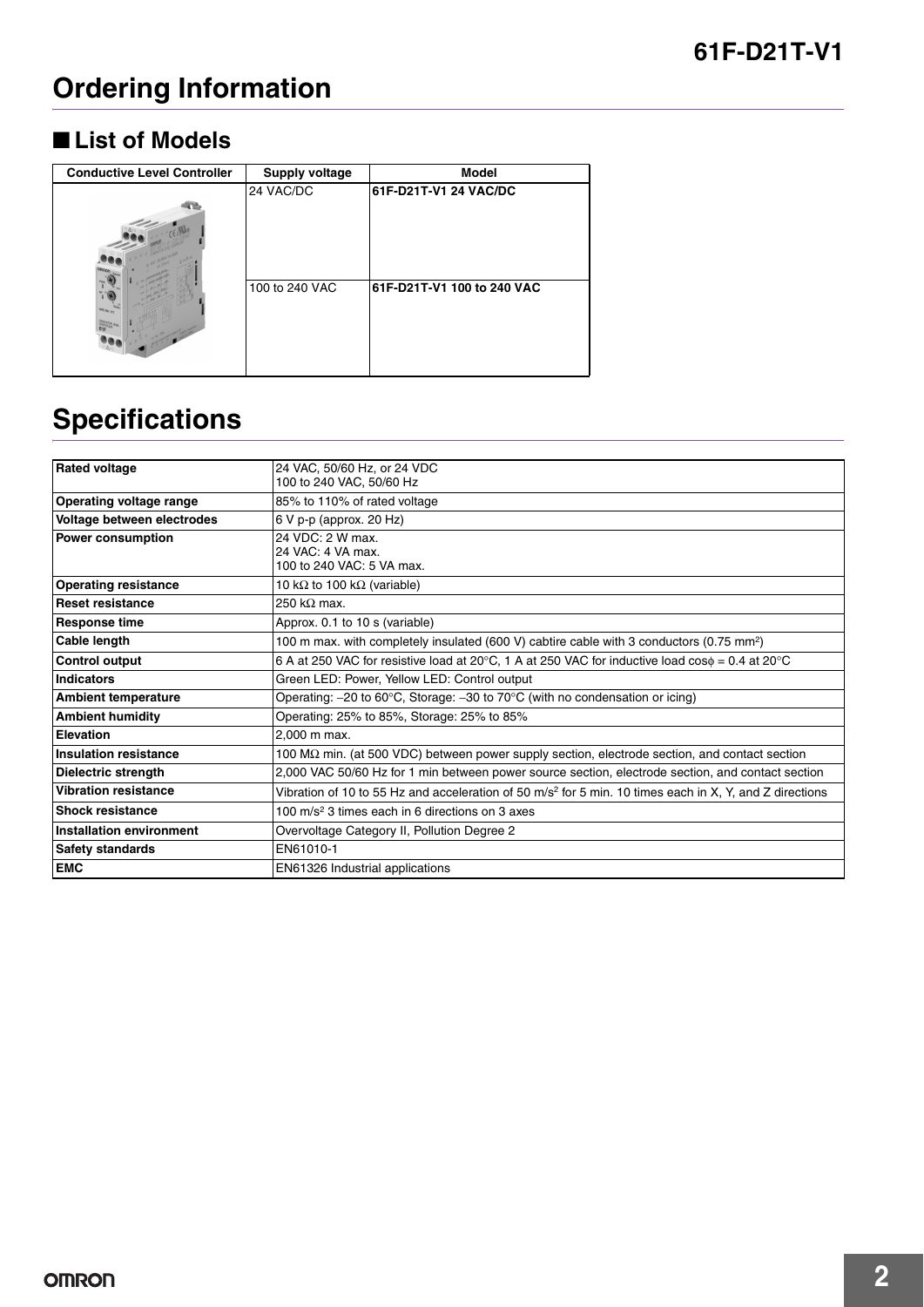## **Connections**

## ■ **Operation Diagram** ■ **Wiring Diagram**



#### **1.** Water Supply (RY-SW1 ON)



**•** Connect electromagnetic switch coil terminal A to terminal 2.

**•** The pump stops when the water level reaches E1 (indicator ON) and starts when the water level drops below E2 (indicator OFF).

## ■ **Accessories Electrode Holders**



**2.** Drainage (RY-SW1 OFF)



- **•** Connect the electromagnetic switch coil terminal A to terminal 3.
- **•** The pump starts when the water level reaches E1 (indicator OFF) and stops when the water level drops below E2 (indicator ON).

| <b>Applications</b> | General applications<br>such as water supply only a small space is<br>lines | Applications where<br>available | Liquid with low<br>specific resistance | Applications where<br>high mounting<br>strength is required | Applications where high<br>temperature/high pressure<br>conditions are severe | Applications where<br>high corrosion<br>resistance is required surface is long | Applications where<br>distance to the water |
|---------------------|-----------------------------------------------------------------------------|---------------------------------|----------------------------------------|-------------------------------------------------------------|-------------------------------------------------------------------------------|--------------------------------------------------------------------------------|---------------------------------------------|
| <b>Models</b>       | PS-3S/-4S/-5S<br>(Two-wire models<br>are also available.)                   | <b>PS-31</b>                    | BF-1                                   | BF-3/-4/-5                                                  | <b>BS-1</b>                                                                   | BS-1T                                                                          | PH-1/-2                                     |
| Appearance          |                                                                             |                                 | <b>TANOR</b>                           | A                                                           | A BUILTON AND A                                                               | SUS ∡<br>HAS<br>titanium                                                       | <b>PH-2</b><br>$PH-1$                       |

### **Electrodes**

Sets of Electrodes, connecting nuts, lock nuts, and spring washers are available. When ordering individual parts, refer to page 6.



| <b>Applications</b> | Purified city water, industrial<br>water, sewage | Purified city water, industrial water, Sodium hydroxide, acetic acid, dilute<br>sewage, dilute alkaline solution | sulfuric acid, dilute hydrochloric acid | l Sea water, ammonia water.<br>nitric acid | Acetic acid, dilute sulfuric acid.<br>l sea water |
|---------------------|--------------------------------------------------|------------------------------------------------------------------------------------------------------------------|-----------------------------------------|--------------------------------------------|---------------------------------------------------|
| <b>I</b> Models     | F03-60-SUS304                                    | F03-60-SUS316                                                                                                    | I F03-60 HAS B                          | I F03-60 HAS C                             | IF03-60 Titanium                                  |

### **Others**

| <b>Item</b>                                                                                                                     | <b>Model</b>                                                                 |
|---------------------------------------------------------------------------------------------------------------------------------|------------------------------------------------------------------------------|
| <b>Protective Cover</b><br>(for PS or BF electrode holders)                                                                     | F03-11                                                                       |
| Spring Clamp<br>(for PS electrode holders)                                                                                      | F03-12                                                                       |
| Electrode Separators (for preventing long electrodes from<br>contacting with each other)<br>$\mathcal{D}(\mathbb{C})$<br>◉<br>ື | F03-14 1P (for 1 pole)<br>F03-14 3P (for 3 poles)<br>F03-14 5P (for 5 poles) |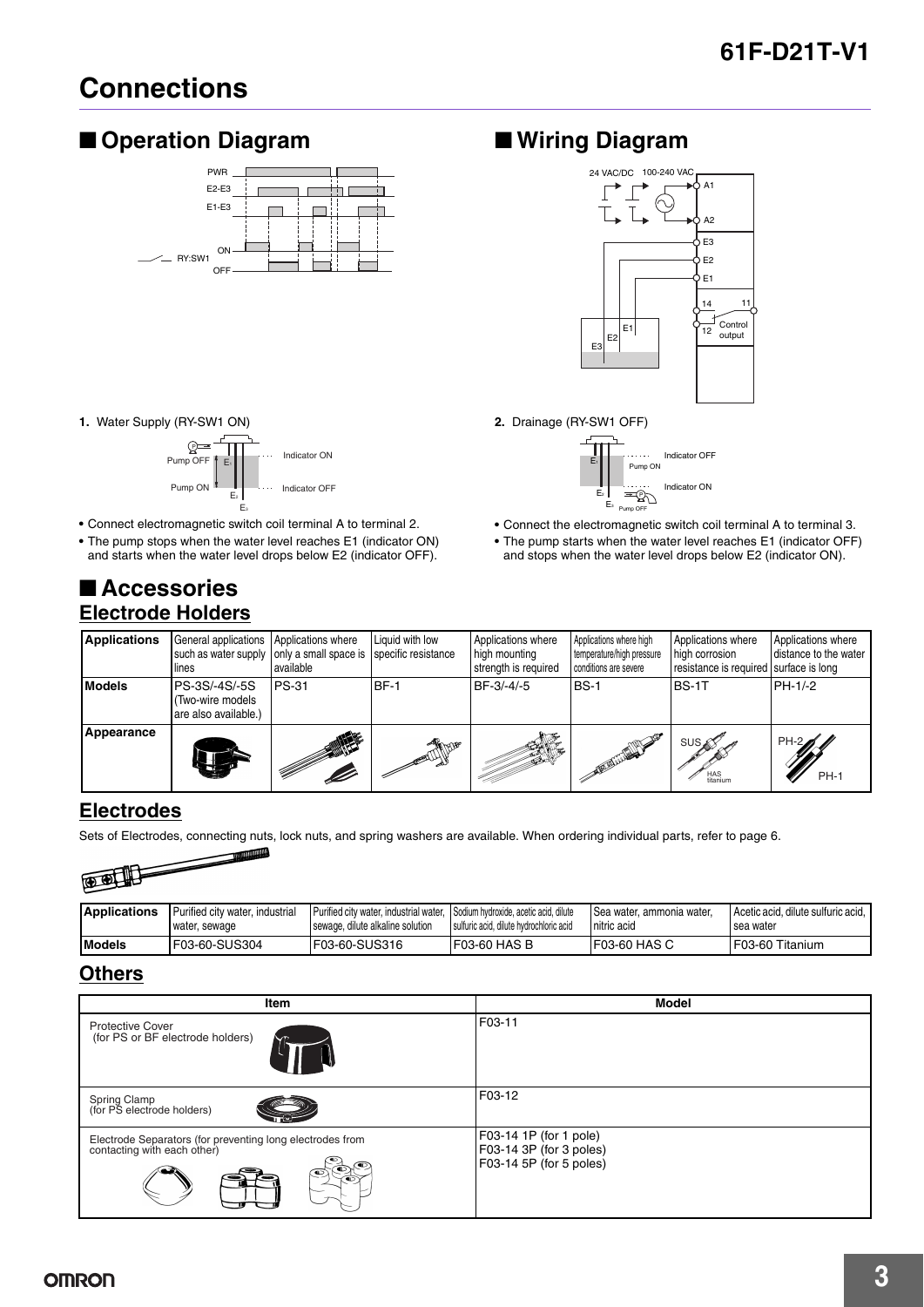## **Nomenclature**

## ■ **Front**



### **Indicators**

| Item                                                             | Meaning                              |
|------------------------------------------------------------------|--------------------------------------|
| Power indicator (PWR: Green)                                     | Lit when power is being<br>supplied. |
| Relay status indicator (RY: Yellow) Lit when relay is operating. |                                      |

## **Setting Knobs**

| Item                      | Usage                                                            |
|---------------------------|------------------------------------------------------------------|
| Operating resistance knob | Used to set the operating<br>resistance to 10 to 100 $k\Omega$ . |
| Operating time knob       | Use to set the operating time to<br>0.1 to 10 s.                 |

## ■ **DIP Switch Settings**



## **DIP Switch Functions**

| <b>SWITCH</b>                    | ON $\bullet$ $\uparrow$<br>OFF $\bigcirc \downarrow$ | ON           | 3            | $\overline{2}$ |  |
|----------------------------------|------------------------------------------------------|--------------|--------------|----------------|--|
| Supply/<br>drainage<br>selection | <b>Automatic liquid</b><br>drainage<br>operation     | Not<br>used. | Not<br>used. | Not<br>used.   |  |
|                                  | <b>Automatic liquid</b><br>supply operation          |              |              |                |  |

**Note:** All pins are set to OFF at the factory.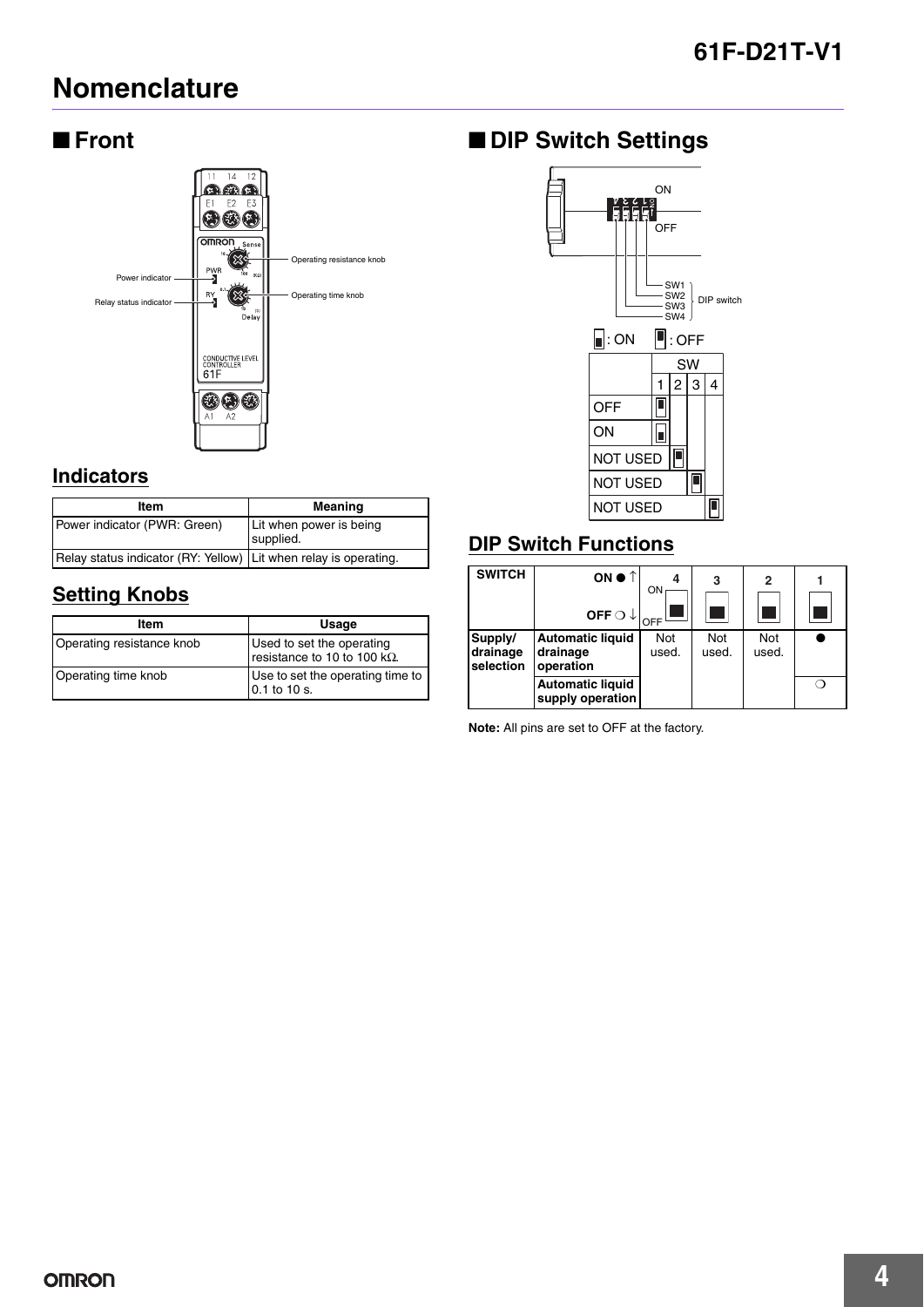## **61F-D21T-V1**

## **Dimensions**





\*Installation Procedure: Mount to the DIN Rail or with front screws \*Dimensions for Mounting with Front Screws 102



Note: When mounting with front screws, draw out the hooks on the bottom of the product on the left and right sides.

#### **Installation Procedure**

**•** Pull down the hook, fasten the upper tab onto the Rail, and then press the Controller onto the Rail until the hook locks into place.



#### **Uninstallation Procedure**

**•** Using a flat-blade screwdriver or a similar tool, pull down the hook and lift the Controller from the bottom.



#### **DIN Rail**

- Attach the 61F-D21T-V1 to a DIN Rail.
- **•** DIN Rails: PFP-100N (1,000 mm) PFP-50N (500 mm)

#### **Separator**

**•** F03-14

#### **Recommended Crimp Terminals**

| Recommended crimp terminal       | Recommended cable diameter |
|----------------------------------|----------------------------|
| AI 1.5-8BK<br>(Phoenix Contact)  | AWG16                      |
| AI 1-8RD<br>(Phoenix Contact)    | AWG18                      |
| AI 0.75-8GY<br>(Phoenix Contact) | AWG18                      |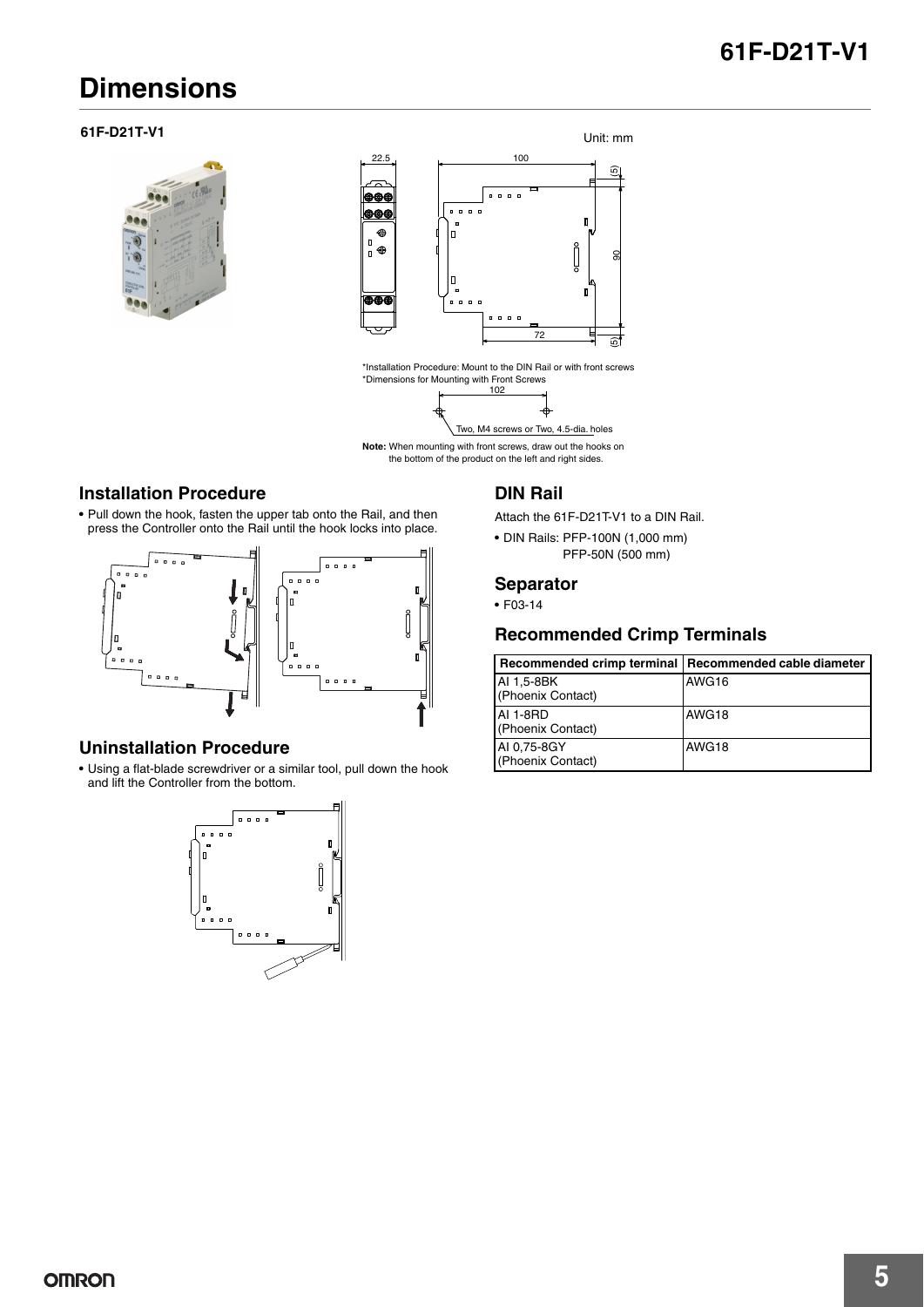## ■ **Electrode Holder and Electrodes**

### **How to Mount Electrodes**

### **Connecting Electrodes to Electrode Holders Connecting One Electrode to Another**



**Note:** Clamp screw and spring washer are not provided for the BS-1T Electrode Holder (titanium, HAS B, or HAS C).

## ■ **PH-1/PH-2 Electrodes**



When a long Electrode is required, use two or more Electrodes by jointing them with a connecting nut and two lock nuts at intervals of 1 m.



**Note: 1.** When the distance between E1 and E3 exceeds 1 m for supplying purified city water, for example, locate a second E3 within 200 mm of E1. **2.** Even when the distance is less than 1 m, the product may not operate due to the water quality.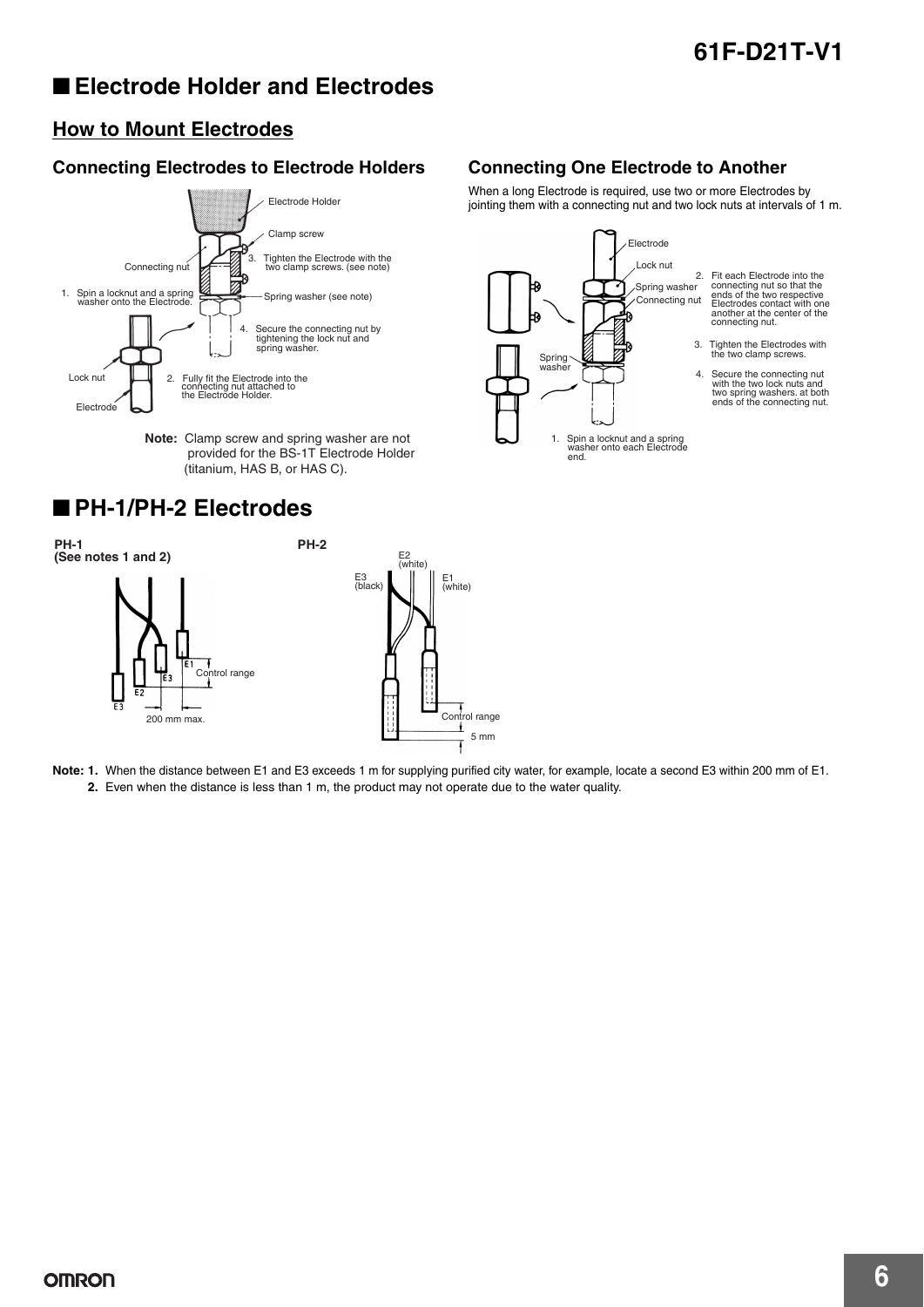## **Safety Precautions**

### **Definition of Precaution Information**

Indicates a potentially hazardous situation which, if not avoided, may result in minor or **CAUTION** which, if not avoided, may result in minimoderate injury or in property damage.

### **Precautionary Information**

#### $\sqrt{N}$  Caution

Do not touch the terminals while power is being supplied.

Doing so may possibly result in electric shock.

## ■ **Precautions for Safe Use**

- **•** Do not disassemble, repair, or modify the product.
- **•** When attaching the product to the DIN rail, attach it firmly with screws.
- **•** When attaching the product to the DIN rail, ensure that the product has been attached firmly.
- **•** If the thickness of a mounting panel is not adequate, or a mistake has been made during installation, the product may become disconnected.
- **•** Ensure that terminal screws have been tightened firmly. Recommended torque: 0.49 N·m Assured torque: 0.59 N·m
- **•** When using the product, ensure that the wiring is correct before turning on the power.
- **•** Use a power-supply voltage that is within the range of specifications.
- **•** Use the control source and power supply or power lines that provide inputs with appropriate specifications.
- **•** Do not install near heat-generating devices (coils, or devices that use coils).
- **•** Be sure to confirm terminal numbers for correct wiring.
- **•** Ensure that wiring is correct. Double-check materials such as connection charts and circuit diagrams.
- **•** Properly ground the grounding terminal. Ensure that the common electrode terminal has been properly grounded. Doing so can alleviate effects from noise.
- **•** If electrodes make contact with liquid, purchase and use a separator to prevent such contact.
- **•** Keep appropriate distance from devices that generate highfrequency noise (e.g., high-frequency welders, electronic sewing machines).
- **•** Do not turn a setting volume beyond the scope of movement.
- **•** Do not connect anything to unused terminals.
- **•** Use SELV power supply with over load protection function for DC power supply. The insulation of SELV power supply must be a double or reinforced between input and output. The output voltage shall be 30 Vr.m.s. and 42.4 V at peak, or use the power supply of 60 V DC max. Recommended power supply: type S8VS-06024@ (OMRON made)

### **Do not keep, install, or use this product in the following environments.**

- **•** Outdoors, or places subject to direct sunlight or wearing weather.
- **•** Places where temperature and humidity exceed the allowable range of the product specifications.
- **•** Places where there are extreme changes in temperature and humidity, or icing or condensation may occur.
- **•** Places subject to static electricity or inductive noise.
- **•** Places subject to electrical fields.
- **•** Places where vibrations or physical shocks are strong.
- **•** Places where flammable gasses or flammable liquids exist.
- **•** Places where corrosive gases (in particular, sulfuric or ammonia gas) exist.
- **•** Places with large amounts of dust or iron powders.
- **•** Places where water or oil come in contact with the product.
- **•** Places subject to salt-water splashes.

## ■ **Precautions for Correct Use**

## **For Proper Use**

- **1.** Make sure to use setting values appropriate for the controlled object. Failure to do so can cause unintended operation, and may result in accident or corruption of the product.
- **2.** When discarding, properly dispose of the product as industrial waste.
- **3.** Only use this product within a board whose structure allows no possibility for fire to escape.
- **4.** To avoid damage to the exterior of the product, do not use organic solvents (thinner, benzene) or agents with strong alkalinity or acidity.

## **About Installation**

- **1.** When wiring, use only recommended crimp terminals.
- **2.** Do not block areas around the product for proper dissipation of heat. (If you do not secure space for heat dissipation, life cycle of the product will be compromised.)

### **Noise Countermeasures**

- **1.** Do not install the product near devices generating strong high frequency waves or surges.
- **2.** When using a noise filter, check the voltage and current and install it as close to the product as possible.
- **3.** In order to prevent inductive noise, wire the lines connected to the product separately from power lines carrying high voltages or currents. Do not wire in parallel with or on the same cable as power lines. Other measures for reducing noise include running lines along separate ducts and using shield lines.

## **To avoid faulty operations, malfunctions, or failure, observe the following operating instructions.**

- **1.** During insulation resistance measurements, never apply the megohmmeter across the electrode terminals.
- **2.** Use a power supply that will reach rated voltage within 1 second.

ALL DIMENSIONS SHOWN ARE IN MILLIMETERS.

To convert millimeters into inches, multiply by 0.03937. To convert grams into ounces, multiply by 0.03527.

In the interest of product improvement, specifications are subject to change without notice.